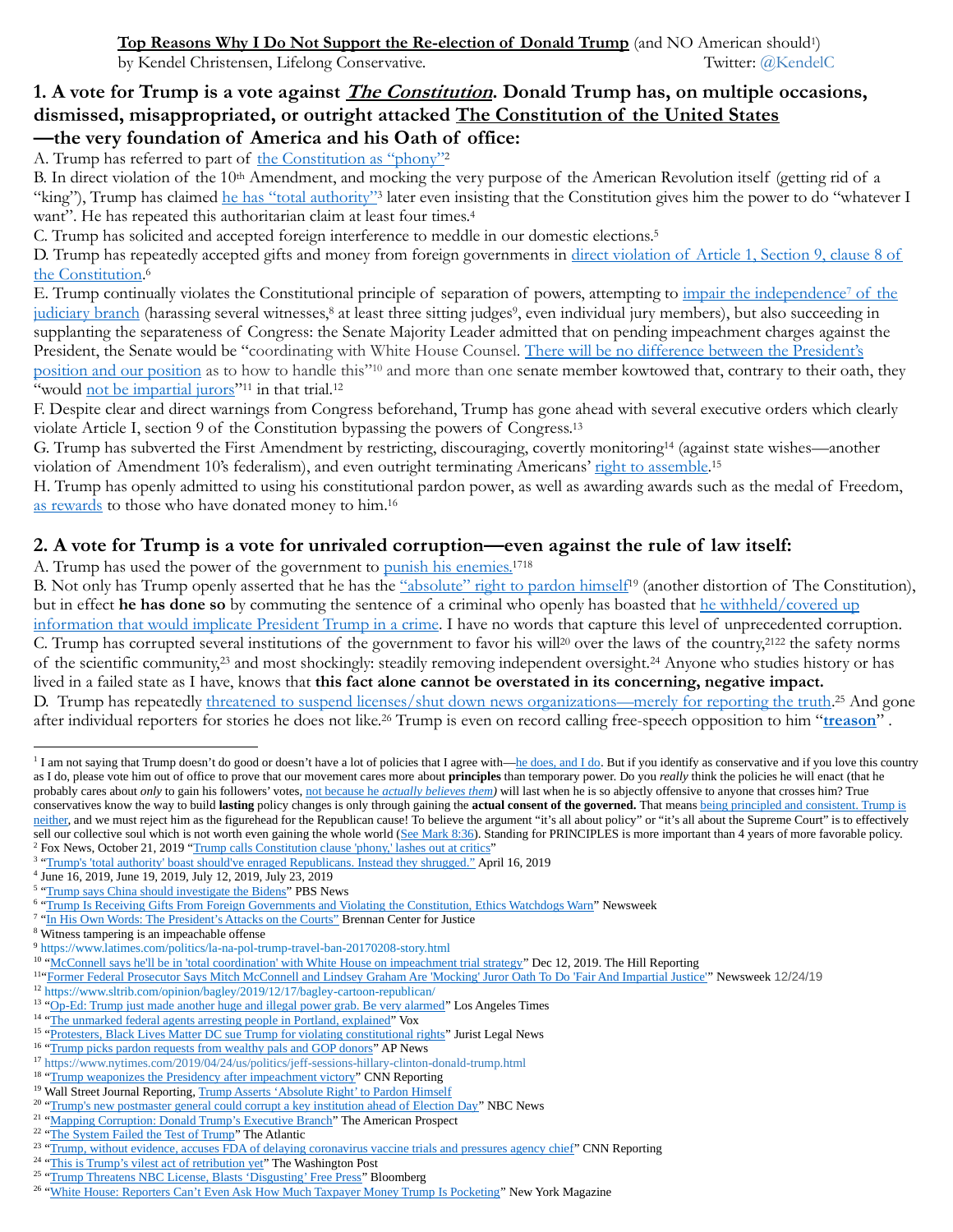E. Trump on multiple occasions has instructed his subordinates to break the law<sup>27</sup> including committing felonies<sup>28</sup>

F. While instructing followers to break the law, Trump promised to pardon them<sup>29</sup> (another clear corruption of The Constitution) G. To condone Trump's criminal acts, he and his defenders have dismissed or supported: 1) Lying to the FBI 2) *Plotting* to do criminal acts is acceptable so long as the act is prevented stopped before total fulfilment 3) Covering up clearly criminal acts to 'earn' a pardon, and 4) Withholding aid to other countries to receive personal benefits is one of the president's 'powers in foreign policy' (and many other self-serving positions that if adopted would turn America into not a nation of laws, but of **authoritarian favoritism**). H. Trump has repeatedly slandered and threatened witnesses, judges, even jury members involved in pending court cases<sup>30</sup> (another clear [corruption of the Constitutional pillar of separation of powers\)](https://www.cnn.com/2019/11/07/politics/federal-judge-slams-trumps-attacks-judiciary/index.html)

I. There is evidence that Trump is [using the US Attorney General as](https://www.businessinsider.com/attorney-general-bill-bar-no-respect-law-democrats-should-impeach-2020-9) his personal 'fixer'<sup>31</sup> and attempting to turn the Department of Justice into a corrupted weapon of [his personal agenda that will fight or shield him from any legal consequences and will](https://www.sandiegouniontribune.com/opinion/letters-to-the-editor/story/2020-05-10/trumps-efforts-to-to-corrupt-the-department-of-justice-reach-new-levels-utak) pretend the [guilty are innocent so long as they are friends of the president.](https://www.sandiegouniontribune.com/opinion/letters-to-the-editor/story/2020-05-10/trumps-efforts-to-to-corrupt-the-department-of-justice-reach-new-levels-utak)<sup>3233</sup>

**3. A vote for Trump is a vote to legitimize full-throated propaganda. Trump and his administration not only lie, but pervert the truth to such an extent that they weave a false reality.<sup>34</sup> The ability to even talk about different "points of view" is presumptive because what used to be obvious fact is now so polarizing that agreeing on "facts" devolves into e.g., either 'fake news' or gaslighting—resulting in unprecedented division, unprecedented lack of trust in government<sup>35</sup> and unprecedented chaos as well as damage to the American brand36:**

A. Early fact checkers estimated that Trump would end his 4-year term saying about 7,000 falsehoods.<sup>37</sup> With time still to go until the election, he has actually said <u>over 20,000 demonstrably false or misleading things</u>.<sup>38</sup> This tsunami of lies is unconscionable by itself (and unprecedented), but as any seeker of truth knows: "lies fly, the truth comes limping after it." That is, the vast majority of people have neither the time nor energy to comprehensively debunk every (or any) statement and so lies by default become temptingly easy to believe. Americans need to see this and send a LOUD message that we reject propaganda and being played for fools. B. The White House has denied and lied about a copious number of reports that were demonstrably true<sup>39</sup>

C. Without evidence, Trump gives oxygen to legions of [outrageous conspiracy theories,](https://en.wikipedia.org/wiki/List_of_conspiracy_theories_promoted_by_Donald_Trump) defying logic and perpetuating the very problem described above, of not even being able to agree on what is a fact.<sup>40</sup>

D. There is evidence that Trump [cannot handle the truth,](https://youtu.be/NGGxB5aonkI?t=56)<sup>41</sup> and does not hire trustworthy individuals, but rather people who will tell him what he wants to hear. He has no long-term loyalty to principles and turns on people when they have disagreements, contradicting earlier claims about their qualifications and abilities.<sup>42</sup>

E. Trump speaks out of both sides of his mouth, claiming altruism for donating his presidential salary to charity, all the while [illegally](https://www.forbes.com/sites/danalexander/2020/08/25/trump-has-now-moved-23-million-of-campaign-donor-money-into-his-private-business/)  [funneling millions into his pockets.](https://www.forbes.com/sites/danalexander/2020/08/25/trump-has-now-moved-23-million-of-campaign-donor-money-into-his-private-business/) 43

F. Trump justified keeping his tax returns hidden (and therefore much truth about his life) with the lie that he "couldn't" release them because he was "under an audit"—when #1) being under an audit would not have prevented him from releasing them,<sup>44</sup> and #2) still refusing to release them long after any supposed audit would have completed—playing the entire country for fools **twice**. G. On multiple occasions Trump has used subtle influence, or outright intimidation and coercion to get scientists and credible independent institutions to make false or misleading statements, change standards that fit political ambition over an unbiased scientific process, even prematurely approve drugs that later proved to be deadly<sup>45</sup>—wholly undermining our ability to trust and act on information when lives are on the line (Ask **yourself**: do you know when a vaccine is coming? Are you confident that any vaccines that become available will have gone through proper procedure, free from political meddling? Nothing is safe from Trump's interference).

<sup>&</sup>lt;sup>27</sup> <https://www.reuters.com/article/us-usa-trump-nadler/mueller-report-shows-evidence-trump-committed-crimes-house-judiciary-chairman-says-idUSKCN1UG0IK>

<sup>&</sup>lt;sup>28</sup> ["US election: Trump tells North Carolina voters to vote twice"](https://www.bbc.com/news/election-us-2020-54011022) BBC News

<sup>29</sup> [https://www.washingtonpost.com/immigration/take-the-land-president-trump-wants-a-border-wall-he-wants-it-black-and-he-wants-it-by-election-day/2019/08/27/37b80018](https://www.washingtonpost.com/immigration/take-the-land-president-trump-wants-a-border-wall-he-wants-it-black-and-he-wants-it-by-election-day/2019/08/27/37b80018-c821-11e9-a4f3-c081a126de70_story.html) [c821-11e9-a4f3-c081a126de70\\_story.html](https://www.washingtonpost.com/immigration/take-the-land-president-trump-wants-a-border-wall-he-wants-it-black-and-he-wants-it-by-election-day/2019/08/27/37b80018-c821-11e9-a4f3-c081a126de70_story.html)

<sup>30</sup> <https://www.cnn.com/2019/11/07/politics/federal-judge-slams-trumps-attacks-judiciary/index.html>

<sup>&</sup>lt;sup>31</sup> Business Insider ["It's Time to Get Serious About Impeaching Attorney General Bill Barr"](https://www.businessinsider.com/attorney-general-bill-bar-no-respect-law-democrats-should-impeach-2020-9)

<sup>32</sup> <https://www.bloomberg.com/news/articles/2020-05-07/flynn-prosecutor-van-grack-steps-down-from-criminal-case>

<sup>&</sup>lt;sup>33</sup> USA Today, ["Trump Justice: He's Using His Office to Reward Friends, Punish Enemies, and Tarnish America"](https://www.usatoday.com/story/opinion/2020/02/23/trump-harnesses-justice-department-fight-enemies-help-friends-column/4841585002/)

<sup>&</sup>lt;sup>34</sup> Where the only trusted sources are the ones that praise and credit Trump[. https://www.sltrib.com/opinion/bagley/2020/09/01/bagley-cartoon-bring/](https://www.sltrib.com/opinion/bagley/2020/09/01/bagley-cartoon-bring/)

<sup>&</sup>lt;sup>35</sup> ["Trump Is Lying More Than Ever: Just Look At The Data"](https://www.forbes.com/sites/davidmarkowitz/2020/05/05/trump-is-lying-more-than-ever-just-look-at-the-data/#3d0c29641e17) Forbes Reporting

<sup>&</sup>lt;sup>36</sup> ["U.S. allies, tired of flattering Trump, now mock him"](https://www.latimes.com/politics/story/2019-12-04/u-s-allies-tired-of-flattering-trump-now-mock-him) LA Times Reporting

<sup>&</sup>lt;sup>37</sup> ["Here's the most incredible thing about Donald Trump's problem with facts"](https://www.cnn.com/2020/07/14/politics/donald-trump-fact-checker-lies-washington-post/index.html) CNN Reporting

<sup>&</sup>lt;sup>38</sup> ["President Trump has made more than 20,000 false or misleading claims"](https://www.washingtonpost.com/politics/2020/07/13/president-trump-has-made-more-than-20000-false-or-misleading-claims/) Washington Post Reporting

<sup>&</sup>lt;sup>39</sup> ["Journalist behind bombshell Trump report speaks out"](https://youtu.be/2lRyVzHdtfo?t=226) CNN Reporting September 4, 2020

<sup>40</sup> [https://en.wikipedia.org/wiki/List\\_of\\_conspiracy\\_theories\\_promoted\\_by\\_Donald\\_Trump](https://en.wikipedia.org/wiki/List_of_conspiracy_theories_promoted_by_Donald_Trump)

<sup>41</sup>MSNBC reporting, Mar. 6, 2020<https://youtu.be/NGGxB5aonkI?t=56>

<sup>&</sup>lt;sup>42</sup> MSNBC Reporting June 19, 2020 ["Bridges Burned: Watch Trump Hire 'Best People' And Trash Them As 'Not Qualified' On Their Way Out"](https://youtu.be/WfNCSxZ-8uU?t=61)

<sup>43</sup>Forbes Report ["Trump Has Now Moved \\$2.3 Million Of Campaign-Donor Money Into His Private Business"](https://www.forbes.com/sites/danalexander/2020/08/25/trump-has-now-moved-23-million-of-campaign-donor-money-into-his-private-business/)

<sup>&</sup>lt;sup>44</sup> "The President's ['Under Audit' Tax Excuse Is, And Always Has Been, Bogus"](https://www.forbes.com/sites/victorlipman/2019/04/10/the-presidents-under-audit-tax-excuse-is-and-always-has-been-bogus/#3ef08a461818) Forbes Reporting

<sup>45</sup> <https://khn.org/morning-breakout/white-house-task-force-directed-cdc-to-weaken-covid-testing-guidelines/>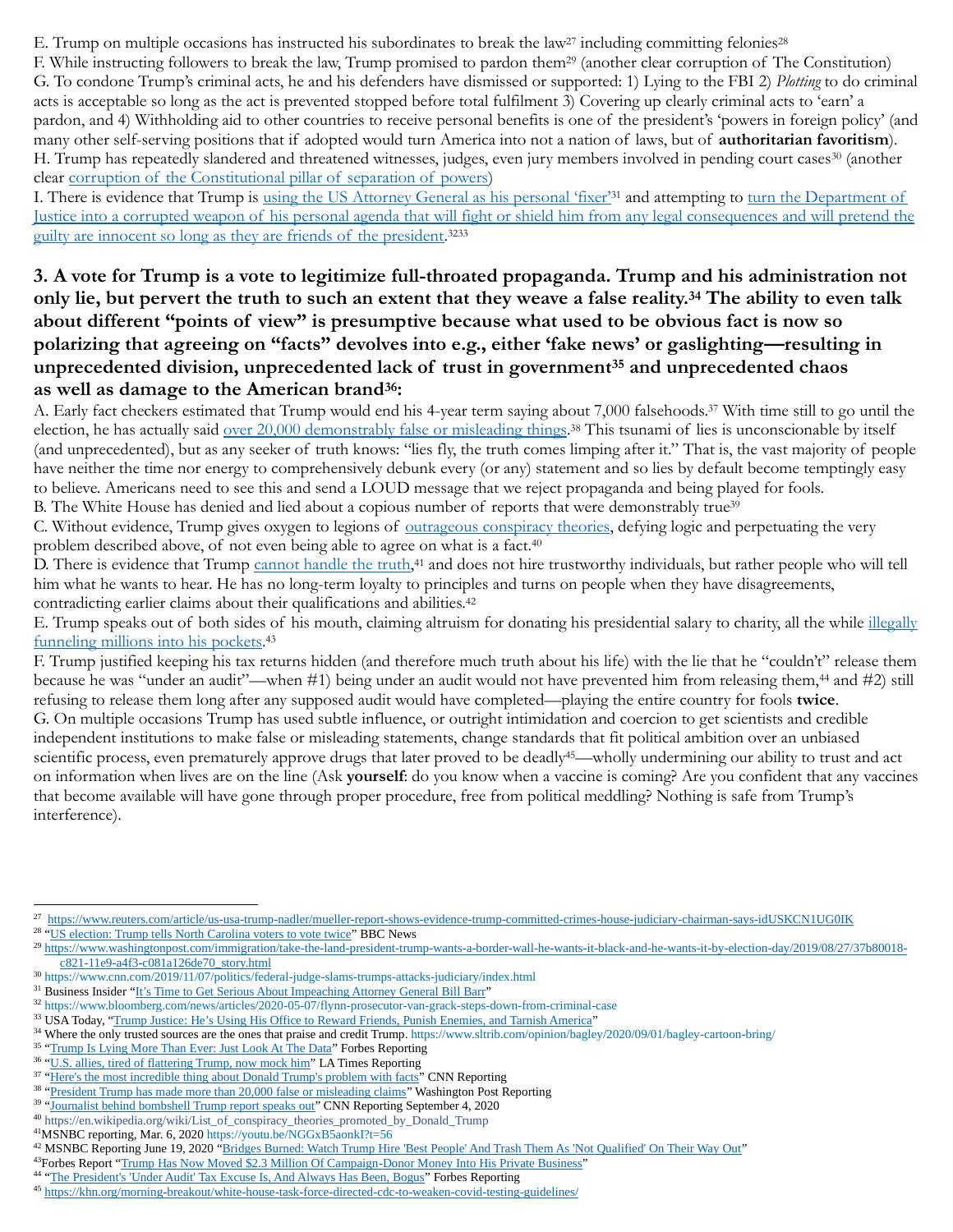# **4. A vote for Trump is a vote [against science](https://youtu.be/1AwCceN1mzQ?t=40) and nonpartisan research. In a time of pandemic, it is a vote for prolonged uncertainty and unnecessary death:**

A. [Trump admitted to shamelessly misleading the public](https://youtu.be/jHunl5LJShc)<sup>46</sup> about what he knew about Covid-19—including how contagious and deadly it was<sup>47</sup>, repeated false and contradictory information (creating widespread confusion that continues to this day), dismissed or downplayed<sup>48</sup> the seriousness of the threat [\(when he knew full well what he was saying was a lie\)](https://abcnews.go.com/Politics/president-trump-coronavirus-versus-bob-woodward-recorded-interviews/story?id=72912827), & even called the virus a "hoax."<sup>49</sup> B. It's been estimated that if the United States had responded seriously to the threat even a week or two earlier, **83% of deaths** would have been prevented, according to Columbia University.<sup>50</sup> As I write this, the USA has FOUR percent of the world's population and TWENTY percent of the world's deaths, [putting the USA squarely on top](https://www.statista.com/statistics/1093256/novel-coronavirus-2019ncov-deaths-worldwide-by-country/) in its failure to contain this threat. B. Even once Trump started responding to the pandemic, his response was still "[an unmitigated disaster](https://youtu.be/7flBPG2djQI?t=38)"<sup>51</sup> marked by lack of testing (and repeatedly lying about it), embarrassingly inept priorities,<sup>52</sup> promises of a quick fix (or that the virus would "magically disappear"), and a refusal to rapidly mobilize American businesses to produce enough P.P.E. for health care workers. C. Despite calls from every corner of the scientific & medical community, we have no national contract tracing initiative, still no effective testing system, and have lagged pathetically behind many other nations in creating (and using!) protective equipment. D. I blame Donald Trump personally for his bad example of not wearing a mask, for politicizing the issue of mask-wearing (thereby discouraging people in [the foremost effective response\)](https://youtu.be/Y47t9qLc9I4), as well as downplaying other appropriate measures<sup>53</sup>, and associating refusal to wear them as a badge of honor or patriotism. There is a reason Amer[ica's infection rate is so high](https://youtu.be/NAh4uS4f78o) and this is one of them.<sup>54</sup>

# **5. A vote for Trump is a vote to reward and encourage politicians**

## **to put their personal interests ahead of the national interest:**

A. On a multitude of calls to foreign leaders, top Trump deputies witness that Trump was not only woefully "underprepared" but also "delusional" and "often pursued goals aligned with his own agenda *rather than the national interest*" <sup>55</sup>

B. To protect his pride or cover mistakes, Trump insults foreign leaders<sup>56</sup>, and would arbitrarily detain Americans. <sup>57</sup>

C. Trump reneged background checks for gun buyers — desired by 93 percent of Americans — to please the gun lobby.

D. Many foreign and domestic deals and negotiations are tied with donations and patronage to Trump and hi[s entities.](https://www.nbcnews.com/politics/donald-trump/reps-22-foreign-governments-have-spent-money-trump-properties-n1015806)<sup>5859</sup>

E. Instead of loyalty to principle, purpose, or even party, Trump demands personal loyalty,<sup>60</sup> creating a "cult of personality" or, as Ruth Ben-Bhiat, has said, [directly acting out of the playbook of an autocrat bent on destroying democracy.](https://www.ias.edu/ideas/ben-ghiat-coronavirus-autocracy)<sup>61</sup>

#### **6. A vote for Trump is a vote against common-sense leadership and wise governance:**

A. Trump does not lead. He divides. He does not even consider himself the leader of the whole country but rather only of those who support him<sup> $62$ </sup> or from whom he has something to gain.

B. Among a leader's principal duties is to lead clearly and inspire cooperation/unity. Trump **often** does **the opposite**: leveraging division, nursing petty grudges<sup>63</sup>, and encouraging supporters to agitation and [even overt violence.](https://www.youtube.com/watch?v=WIs2L2nUL-0)<sup>6465</sup>

C. He actively sows division and leverages divisive, emotionally-charged sensitivities (such as the culture wars) for distraction, pleasure, and power.<sup>66</sup>

D. Trump will punish innocent Americans in the name of punishing his enemies or doing so would advance his personal interests including: 1) allegedly withheld [needed resources to 'Democrat states'](https://www.theguardian.com/commentisfree/2020/sep/13/donald-trump-wildfires-california-oregon-washington-robert-reich) in multiple crises<sup>67</sup>, another clear violation of the Constitution and his Presidential Oath. 2) Urged Israel to not allow two Democrats to visit the country then celebrated when Israel complied.<sup>68</sup> And other instances. **E.** He goes to absurd lengths to avoid taking responsibility. America should demand in their leader a strong sense of moral obligation, urgency, and responsibility. Trump demonstrates [none of these,](https://www.forbes.com/sites/lisettevoytko/2020/03/13/trump-no-i-dont-take-responsibility-for-botched-coronavirus-testing-rollout/#48e4972146f0) even willing to sacrifice American lives to advance his preferred narrative. 69

<sup>&</sup>lt;sup>46</sup> "I wanted to always play it down. I still like playing it down." -Donald J. Trump, On his response to Covid-19. Trump caught in Tape in February revealing FULL danger of [COVID while downplaying it in public](https://youtu.be/jHunl5LJShc)

[Behind Trump's Failures on the Virus,](https://www.nytimes.com/2020/04/11/us/politics/coronavirus-trump-response.html) NY Times Reporting

<sup>48</sup> Washington Post Reporting, ["10 Times Trump Downplayed the Coronavirus"](https://www.youtube.com/watch?v=mTjTaR748eg)

<sup>&</sup>lt;sup>49</sup> ["Trump rallies his base to treat coronavirus as a 'hoax'"](https://www.politico.com/news/2020/02/28/trump-south-carolina-rally-coronavirus-118269) Politico Reporting

<sup>50</sup> Fox News Reporting<https://www.fox10phoenix.com/news/coronavirus-lockdown-1-week-earlier-in-the-u-s-could-have-saved-36000-lives-new-model-finds>

<sup>&</sup>lt;sup>51</sup> ["Brutal Political Ad Calls Out Trump Coronavirus Testing Failures"](https://youtu.be/7flBPG2djQI?t=38)

<sup>&</sup>lt;sup>52</sup> "When you test, you have a case. When you test you find something is wrong with people. If we didn't do any testing, we would have very few cases." -Donald Trump, May 14, 2020.

<sup>&</sup>lt;sup>53</sup> ["How Right-Wing Pundits Are Covering Coronavirus"](https://www.nytimes.com/2020/03/11/us/politics/coronavirus-conservative-media.html) NY Times Reporting <sup>54</sup> ["Heroes of the Pandumbic"](https://youtu.be/NAh4uS4f78o) The Daily Show

<sup>&</sup>lt;sup>55</sup> CNN Reporting, ["Trump's Phone Calls Alarm US Officials"](https://youtu.be/14x2soX5mZI?t=45) June 29, 2020

<sup>&</sup>lt;sup>56</sup> ["Trump attacks Danish prime minister for her 'nasty' comments about his interest in U.S. purchase of Greenland"](https://www.washingtonpost.com/world/europe/danes-furious-over-postponement-of-trumps-visit-call-his-behavior-insulting/2019/08/21/82d0a5f4-c3b8-11e9-8bf7-cde2d9e09055_story.html?itid=lk_inline_manual_11) Washington Post Reporting

<sup>57</sup> <https://www.rollingstone.com/politics/politics-news/trump-main-concern-about-coronavirus-is-himself-964175/>

<sup>&</sup>lt;sup>58</sup> ["Reps of 22 foreign governments have spent money at Trump properties"](https://www.nbcnews.com/politics/donald-trump/reps-22-foreign-governments-have-spent-money-trump-properties-n1015806) NBC News Reporting <sup>59</sup> <https://www.latimes.com/business/la-fi-tmobile-trump-hotel-john-legere-20190313-story.html>

<sup>60</sup> <https://www.thedailybeast.com/trump-demands-loyalty-oath-from-job-seekers-who-criticized-him-during-election> <sup>61</sup> <https://www.ias.edu/ideas/ben-ghiat-coronavirus-autocracy>

<sup>&</sup>lt;sup>62</sup> ["Trump taunts Democrats in White House speech: 'We're here and they're not'"](https://thehill.com/homenews/administration/514093-trump-taunts-critics-at-white-house-were-here-and-theyre-not) The Hill Reporting <sup>63</sup> <https://www.cnn.com/2020/04/19/politics/mitt-romney-donald-trump-white-house-task-force/index.html>

<sup>64</sup> "'No Blame?' ABC News finds 54 [cases invoking 'Trump' in connection with violence, threats, alleged assaults.](https://abcnews.go.com/Politics/blame-abc-news-finds-17-cases-invoking-trump/story?id=58912889)" May 30, 2020.

<sup>&</sup>lt;sup>65</sup> March 14, 201[6 Compilation of Times Trump has Called for Violence](https://www.youtube.com/watch?v=WIs2L2nUL-0)

<sup>&</sup>lt;sup>66</sup> ["How Trump uses the culture wars as a distraction from the accelerating Covid-19 crisis"](https://www.newstatesman.com/world/north-america/2020/07/how-trump-uses-culture-wars-distraction-accelerating-covid-19-crisis)

<sup>&</sup>lt;sup>67</sup> ["Politics Should Not Determine if Americans Receive Aid To Combat Coronavirus"](https://www.americanprogress.org/issues/security/news/2020/04/03/482721/politics-not-determine-americans-receive-aid-combat-coronavirus/) Center for American Progress

<sup>68</sup> <https://www.npr.org/2019/08/15/751430877/reps-omar-and-tlaib-barred-from-visiting-israel-after-trump-insists-on-ban>

<sup>&</sup>lt;sup>69</sup> ["Trump: 'No, I Don't Take Responsibility' For Botched Coronavirus Testing Rollout"](https://www.forbes.com/sites/lisettevoytko/2020/03/13/trump-no-i-dont-take-responsibility-for-botched-coronavirus-testing-rollout/#48e4972146f0) Forbes Reporting